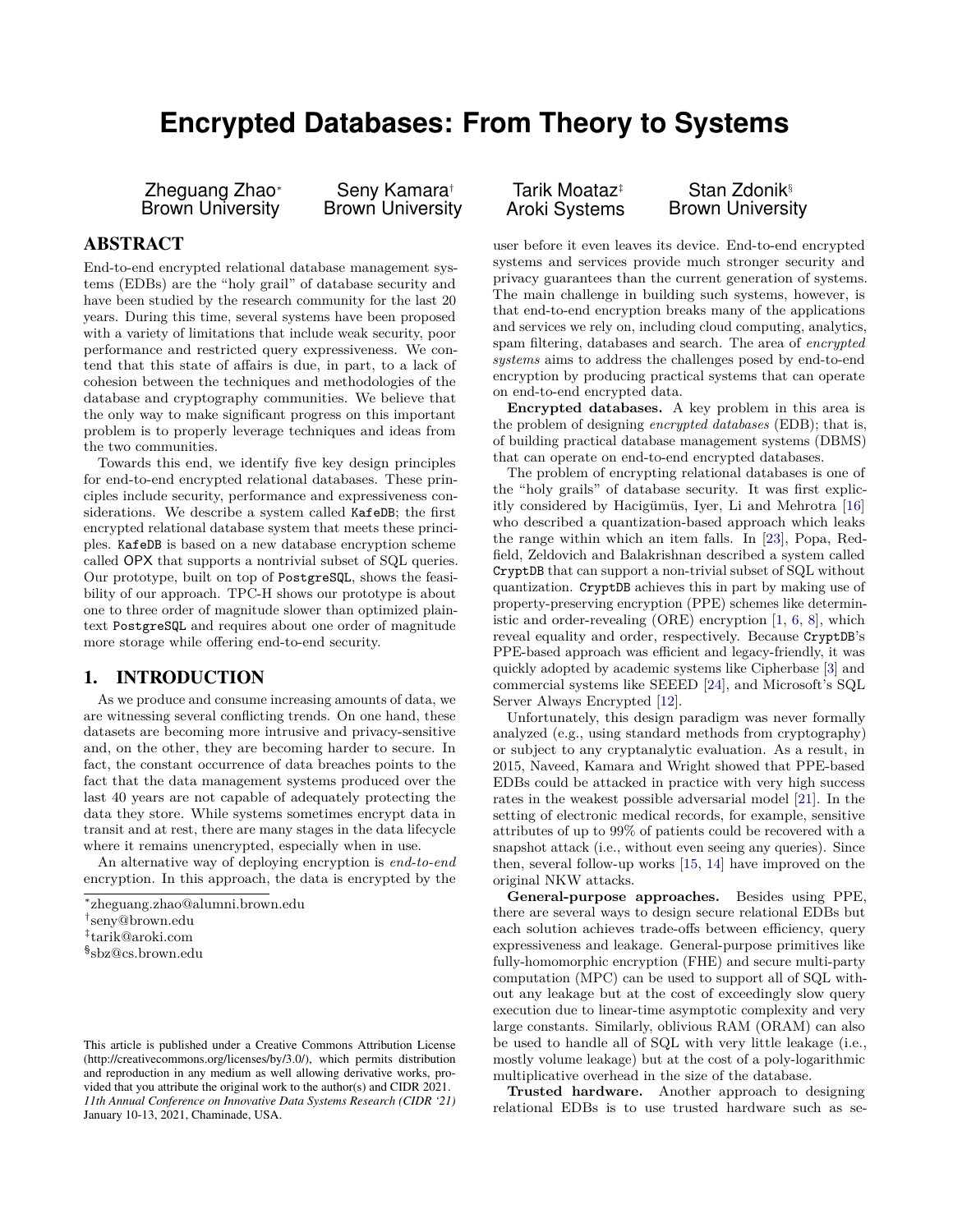cure coprocessors or Intel SGX. Several systems, most notably TrustedDB [\[4\]](#page-6-11) and StealthDB [\[28\]](#page-6-12) take this direction. Though our system could leverage trusted hardware by run-ning our client proxy in an enclave<sup>[1](#page-1-0)</sup>, we do not investigate this direction given the security concerns around SGX.

**Towards a new generation of EDBs.** Given the high level of interest in encrypted database technology from academia, industry and government; the inherent weaknesses of quantization- and PPE-based solutions; and the impracticality of general-purpose EDBs, the design of practical and secure encrypted database systems remains an important open problem. A first step towards achieving this was taken by systems such as ESPADA [\[10\]](#page-6-13), Blind Seer [\[22\]](#page-6-14) and Stealth [\[17\]](#page-6-15) which, roughly speaking, use structured encryption (STE) to index the columns of a database. While these systems achieve much better security than the quantizationand PPE-based solutions, they can only support a very restricted subset of SQL; specifically, filter operations and no joins or projections. In this work, we tackle the key challenges that impede the development and deployment of encrypted databases. Our contributions can be summarized as follows:

- *(design principles)* we identify and discuss five key principles for the design of practical and secure relational EDBs. These include a reasonable leakage profile, efficiency, legacy friendliness, optimization friendliness and expressiveness. Achieving any strict subset of these four requirements is insufficient.
- *(construction)* we describe the first encrypted database scheme that follows all the design principles outlined above. To achieve this we make two important technical contributions: (1) we show, for the first time, how to design *optimization-friendly* STE schemes; and (2) we introduce a new technique called *emulation* that makes STE-based solutions legacy-friendly. This new scheme is called OPX and is an extension of the SPX construction of Kamara and Moataz [\[18\]](#page-6-16).
- *(architecture)* we propose an architecture for encrypted database management systems that integrates the needed cryptographic components into a traditional DBMS architecture. This is, in part, done by introducing a *crypto engine* that is responsible for providing end-to-end encryption and an *emulation engine* that is responsible for making the encrypted databases and queries "comprehensible" to a standard and unmodified DBMS.
- *(prototype)* we describe the implementation and evaluation of a new system called KafeDB based on our architecture, our OPX construction and our emulators. KafeDB runs on top of an *unmodified* PostgreSQL server. Our initial prototype demonstrates the feasibility of our architecture and approach. We evaluate its performance empirically using the TPC-H benchmark and report promising initial results: about an order of magnitude query and storage overhead over standard PostgreSQL, but offering considerably stronger security guarantees than CryptDB and much more expressiveness than ESPADA, Blind Seer and Stealth. To improve

upon the initial results, we will need more sophisticated techniques in both cryptography and database systems.

## 2. RELATED WORK

We already discussed related work on PPE-based and STEbased relational encrypted databases so we focus here on work in encrypted search and on other types of EDBs.

**Encrypted search.** Encrypted search is the area in cryptography that focuses on the design, cryptanalysis and implementation of protocols and systems that support search on encrypted data. Encrypted search was first considered explicitly by Song, Wagner and Perrig in [\[25\]](#page-6-17) which introduced the notion of searchable symmetric encryption (SSE). Curtmola et al. introduced and formulated the notion of adaptive semantic security for SSE [\[13\]](#page-6-18) together with the first sub-linear and optimal-time constructions. Chase and Kamara introduced the notion of structured encryption which generalizes SSE to arbitrary data structures [\[11\]](#page-6-19).

**Federated EDBs.** Federated EDBs are systems that are composed of multiple autonomous encrypted databases. Most federated EDBs use secure multi-party computation (MPC) to query the constituent EDBs securely. In this model, multiple parties hold a piece of the database (either tables or rows) and a public query is executed in such a way that no information about the database is revealed beyond what can be inferred from the result and some additional leakage. Examples include SMCQL [\[5\]](#page-6-20) and Conclave [\[29\]](#page-6-21), which store the databases as secret shares and encryptions, respectively, and use MPC to execute the sensitive parts of a SQL query on the shared/encrypted data. We note that standard EDBs like KafeDB can be combined with MPC to yield a federated EDB.

## <span id="page-1-1"></span>3. DESIGN PRINCIPLES

Designing a relational EDB is, arguably, the most challenging problem in encrypted search. Existing RDBMs are the result of over 40 years of research and development so competing with the performance of commercial DBMSs over encrypted data is a tall order. To achieve this level of performance, it stands to reason that EDBs need to inherit as many of these advances as possible. With this in mind, we outline five principles that are necessary for the design of practical EDBs.

**Adversarial models & leakage.** There are two main adversarial models considered in encrypted search: (1) *persistent adversaries* which have access to the encrypted database and can view all the query operations that are executed on it; and *snapshot* adversaries which only have access to the encrypted database. Persistent adversaries model attackers that corrupt the server and stay long enough to view some number of queries. Snapshot adversaries model attackers that corrupt the server and exfiltrate a snapshot of its memory and disk. All cryptographic solutions that support search on encrypted data in sub-linear time leak information against persistent adversaries. This is true of PPE-based, STE-based and ORAM-based solutions. However, it is known that both STE and ORAM can lead to solutions with no leakage against snapshot adversaries [\[2\]](#page-6-22).

The security of an encrypted search solution is characterized by its *leakage profile* which is a formal description of the information an adversary learns from observing and interact-

<span id="page-1-0"></span><sup>1</sup>SGX currently allows 90MB of working memory and our proxy is around 350*KB* in size.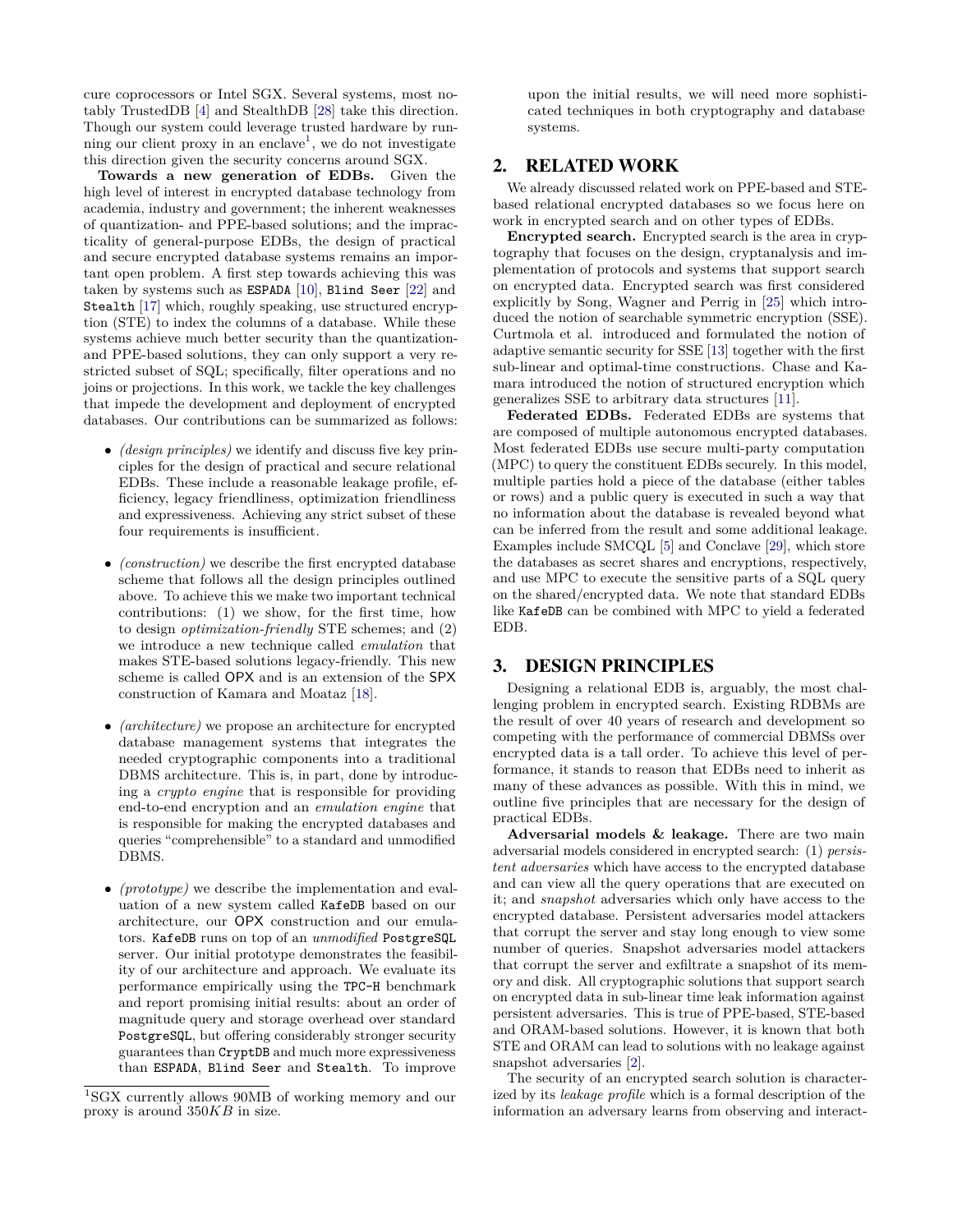ing with the scheme. More precisely, in the the persistent model, a leakage profile consists of: (1) *setup leakage* which describes the information the adversary learns by just observing the encrypted database; and (2) *query leakage* which describes the information the adversary learns by observing the execution of queries. For dynamic schemes, which support the addition and deletion of data, the leakage profile also includes *add leakage* and *delete leakage*. This approach to characterizing leakage was introduced in [\[13,](#page-6-18) [11\]](#page-6-19) and we refer to [\[19\]](#page-6-23) for additional details.

**Principal #1: minimal leakage.** An important design goal for any encrypted database is to minimize the information a persistent adversary is able to recover. At a minimum, this means that there should be no known practical attack against the scheme. Furthermore, the scheme's leakage profile should have the following characteristics:

- *(minimal setup leakage)* the setup leakage of the scheme should include at most the "shape" of the database; i.e., the number of columns and rows of each table.
- *(output-dependent query leakage)* when a query is executed, the adversary should, at most, learn information related to result of the query and not to the entire database or column. Furthermore, the information that is leaked should, at most, be statistical information about the query or result like whether a query has been queried in the past, or the number of rows that contain a similar value.

To be clear, leakage profiles with these characteristics are not provably immune to attacks. But, given our current understanding and the state-of-the-art results in cryptanalysis [\[7\]](#page-6-24), these leakage profiles seem difficult to attack in practice. For more discussion about leakage attacks we refer the reader to [\[7\]](#page-6-24) and the discussions and references therein. <sup>[2](#page-2-0)</sup>

**Principle #2: low asymptotic overhead.** The system should be competitive with a standard plaintext DBMS with respect to query execution and storage. High performance imposes efficiency requirements on the system's database encryption scheme. Specifically, it should achieve the same asymptotic complexity as a plaintext database and preferably with small constants. As an example, schemes that add a linear or even polylogarithmic multiplicative overhead over a plaintext query are unacceptable in practice. The same applies for the scheme's round and storage complexities.

**Principle #3: optimization friendliness.** In addition to low asymptotic overhead, the underlying database encryption scheme should be *optimization-friendly* in the sense that it should support the execution of optimized query plans and, in particular, of plans that are optimized by commercial query optimizers.

**Principle #4: rich query expressiveness.** The system should support a non-trivial subset of SQL and, at a minimum, the class of *conjunctive* SQL queries (or the SPC algebra) which have the form:

**SELECT** attributes **FROM** tables WHERE  $att_1 = a$  AND ... AND  $att_2 = att_3$  AND ...

This requires being able to handle select, project and join operators.

**Principle #5: legacy friendliness.** While building an entirely new encrypted DBMS from the ground up is an interesting technical question, designing a scheme that can work on top of an existing, unmodified DBMSs is more appealing from a practical standpoint. If the resulting system is competitive with plaintext systems, achieves the required security and provides rich query expressiveness, there is almost no reason to build a new DBMS from scratch and lose over 40 years of advances in database research and engineering. Ideally, the design should be database-agnostic in the sense that it should not depend on a particular DBMS.

#### 4. SYSTEM OVERVIEW

KafeDB has a three-tier architecture composed of the application, the client and the server, as shown in Figure [1.](#page-3-0) Both the application and the client are assumed to operate in a trusted environment, whereas the server is untrusted. The client encrypts the application's database and queries and sends them to the server who executes them. The key material is stored by the client so the server never sees the data or queries in plaintext. Note that the client is stateless and only stores the schema of the plaintext database and the cryptographic keys.

The client is central to the KafeDB architecture, and most of its modules have to be carefully designed such that any given standard relational database can be used on the server. The most important modules are the *crypto engine* and the *emulation engine*, which are used throughout the data management cycle for data setup, query optimization and execution.

**Crypto engine.** In KafeDB, end-to-end encryption is handled by a crypto engine that implements the database encryption scheme. It is responsible for encrypting the database and queries and for decrypting the results. Currently, KafeDB's crypto engine implements our OPX construction but future versions could be based on new and improved schemes.

**Emulation engine.** Once a database or query is encrypted it is handed to the emulation engine which is responsible for transforming them into relational tables and SQL queries to be processed by the server. Note that the tables and SQL queries output by the emulation engine *are not* the same as the tables and SQL queries produced by the application. In fact they are completely different since the latter are representations of the OPX-encrypted tables and queries of the application. Again, KafeDB's emulation engine currently implements a specific emulator designed for this work but it could be replaced in the future with a different emulator.

Setup. Our current focus is on analytical workloads, therefore we design KafeDB to bulk load new data through the setup module at the client<sup>[3](#page-2-1)</sup>. The setup module invokes the crypto engine to encrypt the data into encrypted structures, and then it uses the emulation engine to reshape them into tables and indexes.

**Query optimizer.** Due to encryption, the KafeDB server cannot maintain statistics over the tables and is, therefore, limited in how much it can optimize queries. In fact, since its underlying database encryption scheme achieves minimal setup leakage, the only information the server learns at setup time is the size of the database. Because of this, KafeDB does

<span id="page-2-0"></span><sup>2</sup>Since our current design and system does not yet handle range queries, we do not consider cryptanalytic work focused on encrypted range schemes.

<span id="page-2-1"></span><sup>3</sup>We defer the extension on secure fine-grained updates that are ACID-compliant to follow-up work.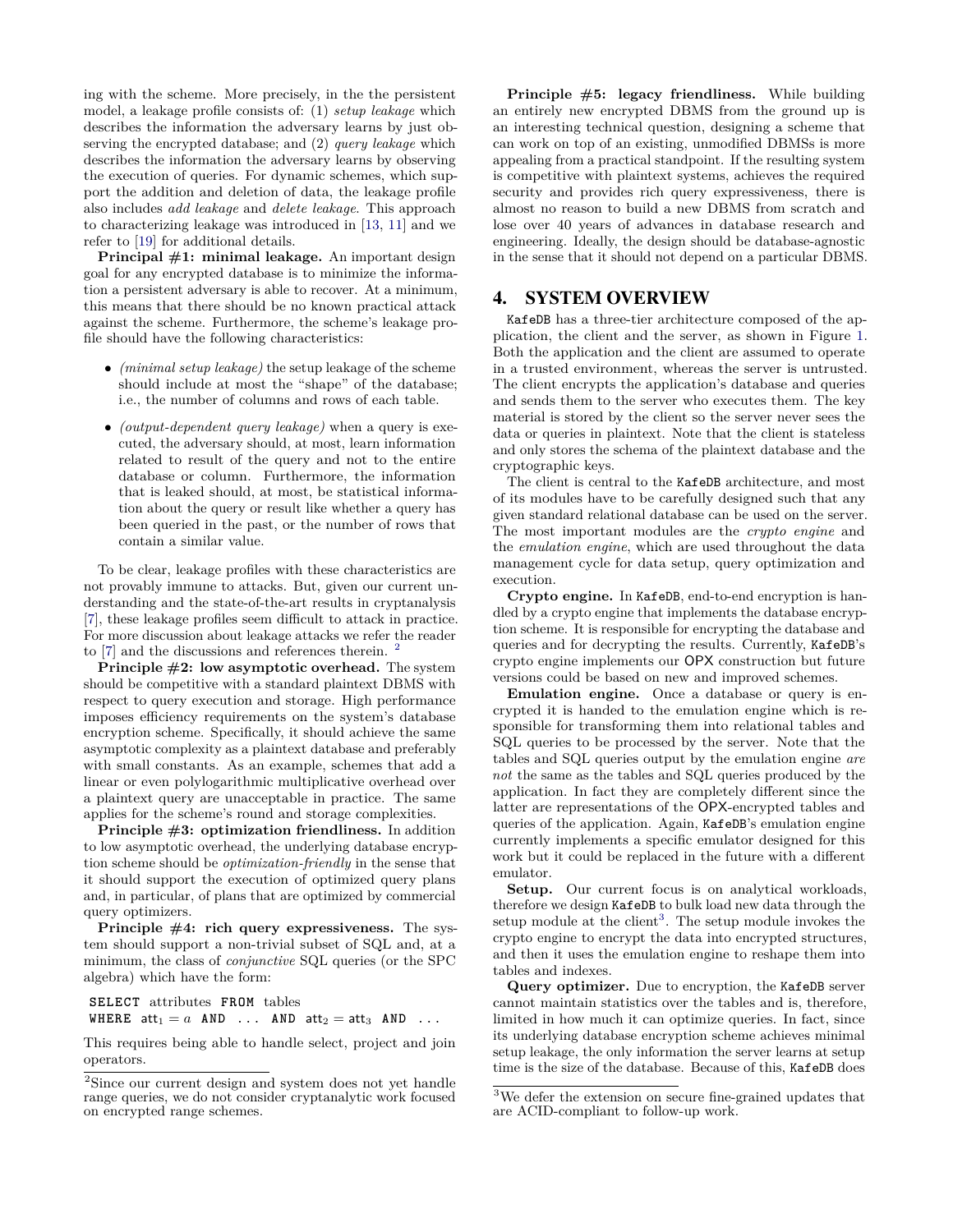<span id="page-3-0"></span>

Figure 1: The KafeDB system architecture.

most of its query optimization at the client. One of the main technical contributions of OPX is its ability to support any SPC query plan. More precisely, the encrypted structures and query protocols used by OPX are carefully designed so that the supported operations (i.e., joins, filters, projections) can be queried in any order. This flexibility results in KafeDB being optimization-friendly since it can process query plans that are produced by standard query optimizers. Besides filter pushdown, we also identified two additional optimizations that are particularly effective in reducing some of the costs introduced by OPX. These include: *many-to-many join factorization* and *multi-way join flattening*. The former transforms each many-to-many join into two many-to-one joins (this requires an additional encrypted table at setup) and the latter transforms a sequence of multiple joins (i.e. a left deep tree) into separate pairs of joins (i.e. a bushy tree).

**Split execution.** KafeDB's OPX-based crypto engine currently handles conjunctive SQL queries on encrypted data. For more complex queries, we use split execution as introduced in [\[27\]](#page-6-25). Given a query, the client splits it into two kinds of subqueries: conjunctive subqueries, which are supported by the OPX crypto engine, and other subqueries which are not. The conjunctive subqueries are processed by the crypto engine and the others are executed locally using the results of the conjunctive subqueries.

#### 5. THE OPX SCHEME

In this section, we give an intuitive description of OPX and of our emulation techniques, and refer to [\[20\]](#page-6-26) for the formal treatment and analysis. First, however, we provide some technical background that is necessary to understand our construction.

#### 5.1 Technical Background

OPX is a relational database encryption scheme. It is based on, and considerably improves on, the SPX construction of Kamara and Moataz [\[18\]](#page-6-16). The most important difference between the two schemes is that OPX is optimization-friendly whereas SPX is not.

**Structured encryption (STE).** A structured encryption scheme encrypts a data structure in such a way that it can be privately queried. Intuitively, an STE scheme is secure if the encrypted structure reveals nothing about the data structure beyond a given setup leakage and the query

operation reveals nothing about the structure and/or query beyond a given query leakage. The setup and query leakage of a scheme constitute its *leakage profile*.

**Encrypted multi-maps.** A central building block in the design of most STE-based solutions are encrypted multimaps. Briefly, an encrypted multi-map stores label/tuple pairs (where the tuples can be of different sizes) and supports Get and Put operations. OPX makes black-box use of EMMs which means that they can be instantiated with using any concrete construction. In our implementation, we make use of a variant of the Pibase scheme of Cash et al. [\[9\]](#page-6-27) which has optimal storage and query complexity. Its setup leakage is the size of all the tuples of the multi-map, and its query leakage consists of the query equality pattern and the response identity pattern. The query equality reveals if and when the same query was made in the past, whereas the response identity reveals the response of the query [4](#page-3-1)

**SPX.** Kamara and Moataz proposed the first STE-based database encryption solution to handle a non-trivial fraction of SQL [\[18\]](#page-6-16). This scheme, called SPX, has complexity linear in the query output size and (provably) leaks considerably less than known PPE-based solutions like CryptDB and Monomi. Roughly speaking, the scheme represents of the database using various multi-maps that are then encrypted with a multi-map encryption scheme. The main limitation of SPX, however, is that it can only support queries in a specific normal form. That is, all SPC queries have to be written in the SPC normal form and then translated into a form called the heuristic normal form. Due to this restriction, SPX cannot handle many optimized query trees (e.g., ones that result from filter pushdown or filter/join reordering).

#### 5.2 Details of the OPX Scheme

We divide the scheme's description in two parts: (1) a setup phase during which the client outputs the encrypted database; and (2) a query phase during which the client sends an encrypted query. Here, we focus on the important ideas behind the scheme and refer the necessary formal treatment to [\[20\]](#page-6-26).

**Setup.** The setup takes as input the plaintext database DB and a security parameter (i.e., the length of the cryp-

<span id="page-3-1"></span><sup>&</sup>lt;sup>4</sup>It is trivial to make Pibase response-hiding but in the OPX construction it is used as a building block and the responserevealing variant is used by design in a manner that does not reveal the query responses.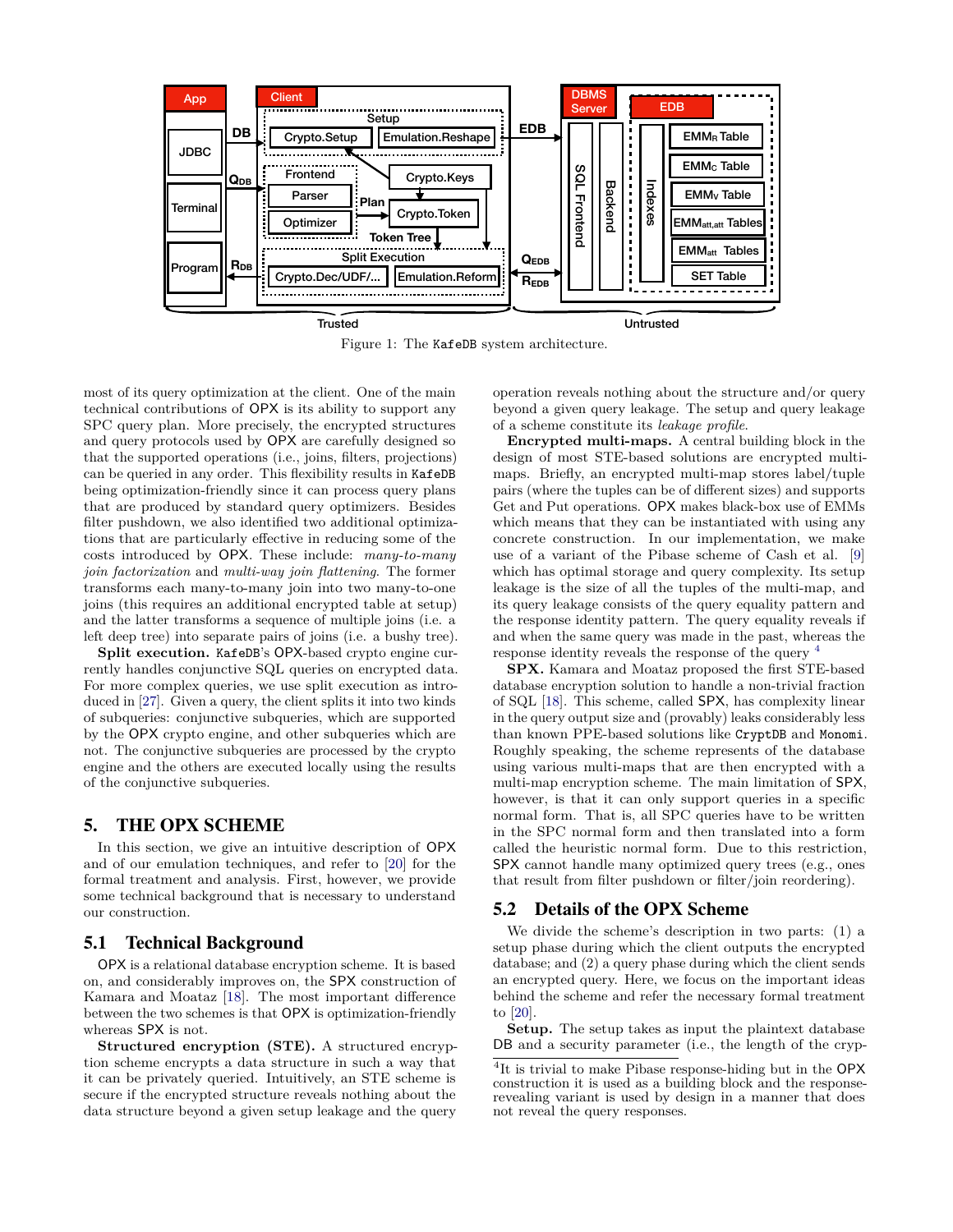tographic keys). It then creates six data structures that capture different representations of the database:

- *(row representation)*  $MM_R$  is a multi-map that maps each row identifier to a tuple composed of the cells of the row;
- $\bullet$  *(column representation)* MM $_C$  is a multi-map that maps each column identifier to a tuple composed of the cells of the the column;
- *(filter representation)* MM*<sup>V</sup>* is a multi-map that maps the unique values in every column to the rows that contain that value;
- *(partial join representation)*  $\{MM_{\mathbf{c},\mathbf{c}'}\}_{\mathbf{c},\mathbf{c}'}$  is a set of multi-maps that correspond to a pair of *joinable* columns in the database. Each multi-map maps row identifiers in one column to the row identifiers in the other column that have equal cell value;
- *(full join representation)* {MM**c**}**<sup>c</sup>** is a set of multimaps, each of which corresponds to a column **c** of the database. Each multi-map maps a column identifier **c**<sup>'</sup> to the pairs of row identifiers that have the same value in both **c** and **c**';
- *(partial filter representation)* SET is a set-membership structure that checks whether a cell in a specific row contains a specific value.

All the multi-maps are encrypted using a multi-map encryption scheme. The set structure is encrypted using a custom encrypted set scheme that we detail in the full version of this work. As mentioned, an important aspect of OPX is that it has the ability to make use of any combination of these structures to answer any conjunctive query. To do so, it leverages a key design technique in structured encryption called *structural chaining*. In its simplest form, it works as follows: the client sends an encrypted query that can only be used with one of the encrypted structure. Once the server executes this encrypted query, it reveals an intermediary response which is composed of other precomputed encrypted queries that were stored in the encrypted structure during setup. The server can then use these encrypted queries to query other encrypted structures. As a concrete example, in OPX, the client sends an encrypted SQL query to retrieve all rows that are equal to some specific value. The server will take this encrypted query and run it against  $EMM_V$ , the encrypted multi-map of  $MM_V$ , which outputs all the necessary encrypted queries to run against EMM*R*.

**Query.** The query phase of OPX takes as input an optimized SQL query tree whose nodes are relational operators. OPX then replaces each node with a corresponding token for a specific encrypted structure. The emulation engine then emulates the token tree as an encrypted SQL query and sends it to the server. The server executes the encrypted query leveraging the structural chaining discussed above.

**Efficiency.** OPX's query complexity can be shown to asymptotically match the plaintext's when measured in terms of query output size. Furthermore, it is the first STE-based scheme that can support query optimization such that its encrypted query can incur lower complexity at execution. Its storage overhead over plaintext comes from the creation of multiple (encrypted) database representations. While most of these representations do not significantly increase

the asymptotic storage overhead, the partial and full join representations can incur a worst-case quadratic blowup in database size. We use an idea of query rewrite called manyto-many join factorization to circumvent this blowup, and our results in TPC-H shows significant improvement in both storage and query time in Section [6.](#page-4-0) At a high level, this new query rewrite rule factors a many-to-many join (e.g. foreign key to foreign key) into two many-to-one joins (e.g. foreign key to primary key) such that each only incurs linear complexity.

Security. Because OPX uses encrypted multi-maps extensively, its leakage profile depends the profile of its underlying encrypted multi-map constructions. In our current instantiation, OPX leaks a combination of query equality and response identity patterns. At a high level, it reveals frequency information on how the client accesses the database such as if and when the client sends the same query. The server can also learn which query touches which rows, as well as the rows touched rows that are common between different encrypted queries. Note, however, that OPX—and therefore KafeDB *provably* leaks significantly less than PPE-based schemes and systems like CryptDB and Monomi. Furthermore, its leakage profile is not prone to any known practical attack. We refer the formal security proofs to [\[20\]](#page-6-26).

#### 5.3 Emulation

While STE-based solutions are efficient and more secure than PPE-based solutions they have an important limitation: they require a custom server and, therefore, are not legacy-friendly. To address this, we introduce a new technique called *emulation* that can make STE-based schemes like OPX legacy-friendly. While the notion of emulation is generally applicable, in this project we focused on designing *SQL emulators*; that is emulators to make OPX run on any unmodified relational RDBMS. The main advantages of our emulator are: (1) it does not impact OPX's efficiency; (2) it preserves its security; and (3) it is agnostic to the underlying relational DBMS. An emulator consists of two algorithms: a *reshape* algorithm and a *reform* algorithm.

**Reshape.** This algorithm transforms the encrypted database, which consists of a set of EMMs, into a set of relational tables. It relies on sub-emulators that transform the individual EMMs into tables. In our current KafeDB implementation, we use the Pibase EMM from [\[9\]](#page-6-27) so our sub-emulator is designed for that particular construction. At a high level, the sub-emulators parse each EMM into a set of label/tuple pairs which it then inserts as a row into a table. It then creates a plaintext index on the (encrypted) label column. In Figure [1,](#page-3-0) we summarize all the generated tables.

**Reform.** This algorithm transforms the (encrypted) query tree into a normal SQL query. Here, we use Common Table Expressions (CTEs) to capture the recursive nature of Pibase EMM queries. We will provide details on our SQL emulators in follow-up work.

## <span id="page-4-0"></span>6. EVALUATION

We implemented KafeDB and compared its performance against CryptDB and (standard) PostgreSQL. We want to stress that the current version of KafeDB should be viewed as as a first step towards designing practical and secure EDBs and is the first system to achieve the five principles outlined in Section [3.](#page-1-1) Previous systems like CryptDB failed to achieve the first principle: it has non-trivial setup leakage and is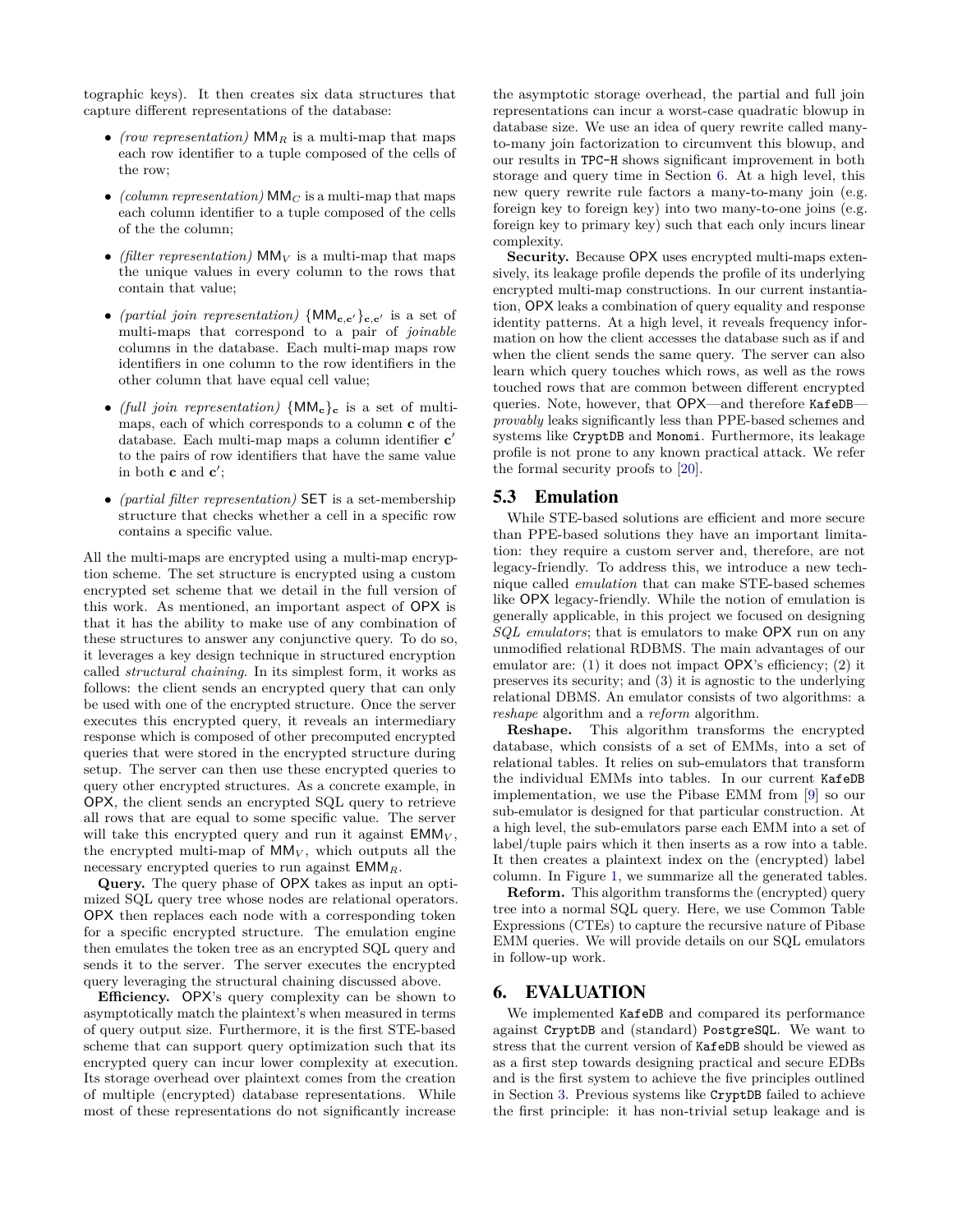

Figure 2: TPC-H Benchmark with scale factor 1.

vulnerable to a series of practical attacks. Other systems like ESPADA, Blind Seer and Stealth are not optimizationfriendly or legacy-friendly and only support filters. The main purpose of our evaluation is to demonstrate that one can design an EDB systems without giving up completely on security, functionality and performance.

**Implementation.** The KafeDB client uses and extends Spark SQL 's Catalyst for query parsing and planning, and its executor to facilitate split execution over the KafeDB server which runs PostgreSQL 9.6.2. Our implementation is availalbe for download [\[26\]](#page-6-28). For the cryptographic primitives, we use AES in CBC mode with PKCS7 padding for symmetric encryption, and HMAC-SHA-256 for pseudo-random functions. Both primitives are provided by Bouncy Castle 1.64 in the Client and by the pgcrypto module in PostgreSQL 9.6.2.<sup>[5](#page-5-0)</sup>

**Testing environment.** We conducted our experiments on Amazon (EC2) with instance type t2.2xlarge, which has 8 CPUs, 32GB RAM and 1TB of Elastic Block Store. Following the typical hardware setting in the research literature, we chose to keep high memory capacity ratio to the database size, which amounts to 0*.*5× for KafeDB and 7*.*2× for plaintext PostgreSQL.

**Data generation.** We use the TPC-H benchmark with a scale factor 1, which leads to about 8*.*6 million rows and 1GB of data. We only index the filtered and joined attributes for KafeDB and plaintext PostgreSQL. This indexing strategy helps to ensure the best possible query performance for both PostgreSQL and KafeDB.

**Comparisons.** For the purpose of efficiency evaluation, we also compare KafeDB to CryptDB from [\[27\]](#page-6-25). The original version of CryptDB [\[23\]](#page-6-1) only supports 4 out of the 22 TPC-H queries, so the results we recall here are from a modified version of CryptDB in [\[27\]](#page-6-25) that supports the full TPC-H. The hardware setup differs slightly in [\[27\]](#page-6-25) where most noticeably the authors used a machine with slightly less RAM of 24GB compared to the  $32GB$  of RAM in our setting<sup>[6](#page-5-1)</sup>. Since the code of [\[27\]](#page-6-25) is not open-source, and in order to draw fair comparisons, we only report the query and storage multiplicative overheads incurred by these systems over a plaintext PostgreSQL.

**Overview of our results.** As an initial study, we provide below a summary of our TPC-H results for KafeDB with OPX scheme for scale factor one:

- KafeDB was about an order of magnitude slower than CryptDB. For KafeDB, excluding the three queries that timed out, the median slowdown relative to plaintext was  $45.6\times$  with a range of  $3.2\times$ -1407*.9* $\times$ ; whereas for CryptDB the median was  $3.92 \times$  with a range of  $1.04 \times$ 55*.*9×;
- All queries performed better with encrypted query optimizations applied. With selection pushdown, the speedup varied from  $4 \times$  to  $53 \times$ . Without many-to-many join factorization, the single join between Customer and Supplier timed out after 24 hours, whereas the factorized joins with additionally Nation took only 12 minutes. With multi-way join flattening, the speedup was around  $20\times$ .
- KafeDB incurred an order of magnitude size blowup over plaintext due to both ciphertext expansion and the complexity of the encrypted structures with a multiplicative factor of 13*.*17×. CryptDB appears to incur a smaller 4*.*21× size blowup;
- KafeDB requires about an order of magnitude more time to set up than to load the plaintext into PostgreSQL with a multiplicative factor of 10*.*37×.
- At scale factor 10, KafeDB showed signs of limited scalability where the overhead for most queries exceeded three orders of magnitude compared to plaintext.

Note however that this initial prototype of KafeDB did not undergo system-level optimization, and the OPX scheme still has much room for improvement beyond the new support for query optimization. Here we focus on functionality and security at first, and defer more sophisticated improvement on the efficiency and security to the future work.

<span id="page-5-0"></span><sup>5</sup>The only secure mode provided by PostgreSQL 9.6.2.

<span id="page-5-1"></span> ${}^{6}$ The authors in [\[27\]](#page-6-25) stated their evaluation numbers were similar across different hardware setup.